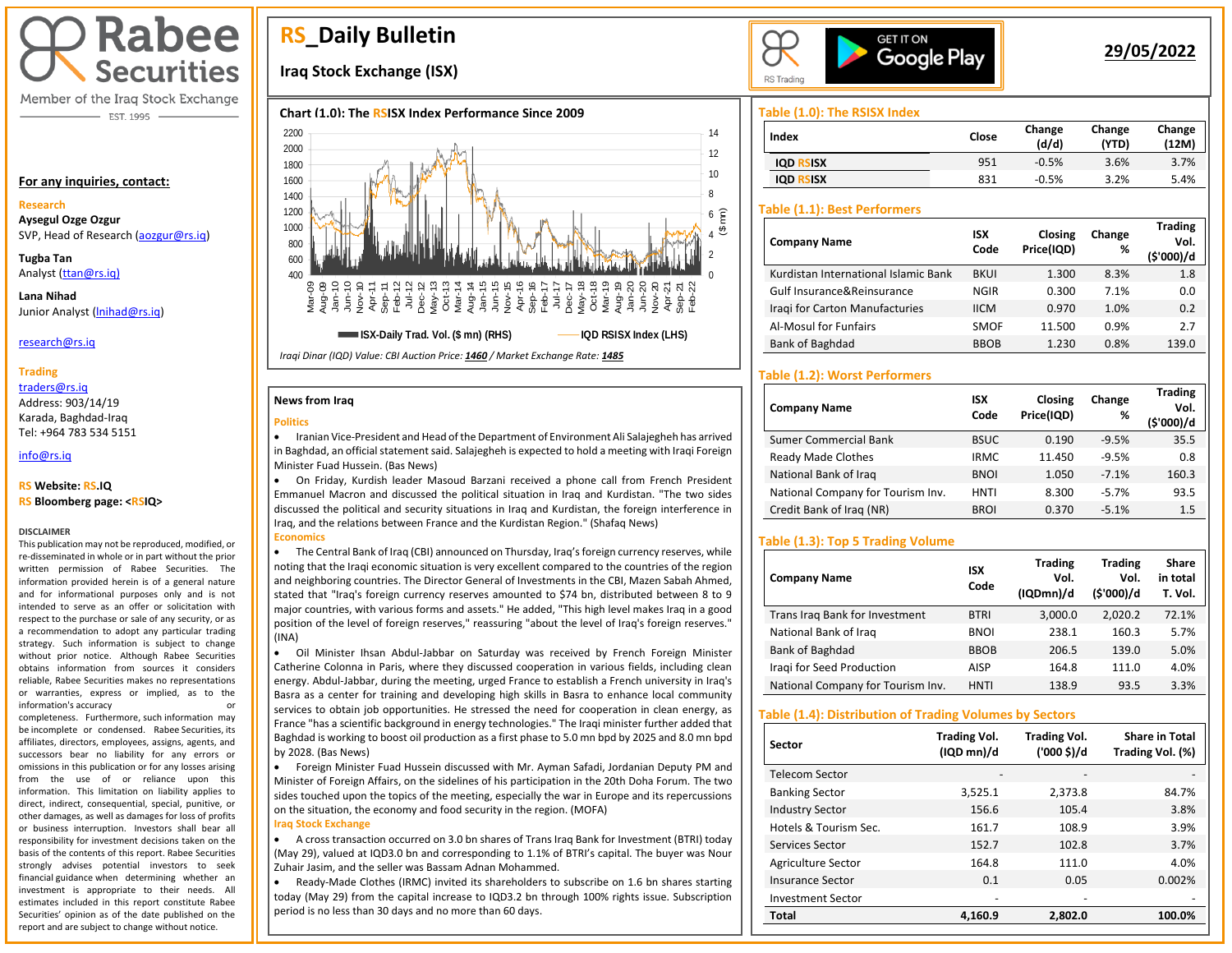

Follow Rabee Securities (RS) on Twitter, join Facebook and LinkedIn groups.



İ

# s **Daily Transactions in Brief**

| The RSISX index ended the day at IQD951/\$831 (-0.5%) (+3.6% and +3.2% YTD change, respectively).<br>The number of traded shares was 3.9 bn and the trading volume was IQD4.2 bn (\$2.8 mn). | 170.3 | Chart (1.1): Non-Iraqi's Transactions (IQD mn) |                   |
|----------------------------------------------------------------------------------------------------------------------------------------------------------------------------------------------|-------|------------------------------------------------|-------------------|
| 8 out of 35 traded listed stocks' price increased and 16 traded listed stocks' price decreased while the prices of 11 stocks haven't changed.                                                |       |                                                | ■ Buys            |
| Non-Iragis executed 148 transactions in this session:<br>Buys: IQD170.3 mn (\$114.7 K); 22 transactions in 1 company operating in banking sector.                                            |       |                                                | ≡ Sell            |
| Sell: IQD314.7 mn (\$211.9 K); 126 transactions in 6 companies operating in banking and industry sectors.                                                                                    |       | $-144.4$                                       | ■ Net Buys (Sell) |
| Net Sell: IQD144.4 mn (\$97.2 K). Share in total trading volume: 5.8%                                                                                                                        |       | $-314.7$                                       |                   |

| <b>Company Names</b>                        | <b>ISX</b><br>Code | <b>Opening</b><br>Price<br>(IQD/share) | Price at<br><b>Session</b><br><b>Close</b><br>(IQD/share) | <b>Previous</b><br><b>Closing</b><br>Price<br>(IQD/share) | Change<br>in.<br><b>Closing</b><br>Price | <b>Highest</b><br>Price<br>(IQD/share) | Lowest<br>Price<br>(IQD/share) | No.of<br><b>Trades</b><br>$(\#/d)$ | No. of<br><b>Traded</b><br><b>Shares</b><br>(mn)/d | <b>Trading</b><br>Vol. (IQD<br>$mn)$ /d | <b>Avrg. Daily Trading</b><br><b>Vol. (Including Cross</b><br>Trans.) ('000 \$)* | <b>Mcap</b><br>(Smn) | Last<br>Fin.** | P/E<br>(Last) | P/BV<br>(Last) |
|---------------------------------------------|--------------------|----------------------------------------|-----------------------------------------------------------|-----------------------------------------------------------|------------------------------------------|----------------------------------------|--------------------------------|------------------------------------|----------------------------------------------------|-----------------------------------------|----------------------------------------------------------------------------------|----------------------|----------------|---------------|----------------|
|                                             |                    |                                        |                                                           |                                                           |                                          | <b>Telecom Sector</b>                  |                                |                                    |                                                    |                                         |                                                                                  |                      |                |               |                |
| <b>Asiacell Communications PJSC</b>         | <b>TASC</b>        | $\overline{\phantom{a}}$               | Suspend/GA                                                | 8.50                                                      | $\overline{\phantom{a}}$                 |                                        | $\overline{\phantom{a}}$       | $\overline{\phantom{a}}$           |                                                    | $\overline{\phantom{a}}$                | 194.0                                                                            | 1.774.4              | <b>FY21</b>    | 7.9           | 1.8            |
| <b>Al-Khatem Telecoms</b>                   | <b>TZNI</b>        | $\blacksquare$                         | no trade                                                  | 2.35                                                      | $\overline{\phantom{a}}$                 | $\blacksquare$                         | $\blacksquare$                 | $\overline{\phantom{a}}$           |                                                    | $\blacksquare$                          | 0.1                                                                              | 2.895.6              | 9M21           | 61.1          | 1.8            |
| <b>Telecom Sector Total</b>                 |                    |                                        |                                                           |                                                           |                                          |                                        |                                | $\overline{\phantom{a}}$           |                                                    | $\overline{\phantom{a}}$                |                                                                                  | 4,670.0              |                |               |                |
|                                             |                    |                                        |                                                           |                                                           |                                          | <b>Banking Sector</b>                  |                                |                                    |                                                    |                                         |                                                                                  |                      |                |               |                |
| Al-Arabiya Islamic Bank (NR)                | <b>BAAI</b>        | $\blacksquare$                         | no trade                                                  | 1.15                                                      |                                          | $\blacksquare$                         | $\blacksquare$                 | $\overline{\phantom{a}}$           |                                                    | $\blacksquare$                          | $\overline{\phantom{a}}$                                                         | 193.6                | 3M22           | m.d.          | 1.2            |
| Asia Al Iraq Islamic Bank                   | <b>BAIB</b>        | $\blacksquare$                         | no trade                                                  | 1.08                                                      | $\overline{\phantom{a}}$                 | $\blacksquare$                         | $\overline{\phantom{a}}$       | $\blacksquare$                     |                                                    | $\blacksquare$                          | 60.8                                                                             | 181.8                | 3M22           | m.d.          | 1.1            |
| Ameen Al-Iraq Islamic Bank (NR)             | <b>BAME</b>        | $\blacksquare$                         | no trade                                                  | 1.00                                                      | $\overline{\phantom{a}}$                 | $\overline{a}$                         | $\overline{a}$                 | $\overline{a}$                     |                                                    | ÷,                                      | $\blacksquare$                                                                   | 134.7                | <b>FY21</b>    | m.d.          | 1.3            |
| Al-Mashreg Al-Arabi Islamic Bank<br>(NR)*** | <b>BAMS</b>        | $\overline{\phantom{a}}$               | no trade                                                  |                                                           | $\blacksquare$                           | $\overline{a}$                         |                                | $\overline{\phantom{a}}$           |                                                    | $\overline{a}$                          | $\overline{\phantom{a}}$                                                         | $\overline{a}$       | 3M22           |               |                |
| Al-Ansari Isl. Bank for Inv.&Fin. (NR)      | <b>BANS</b>        | $\overline{\phantom{a}}$               | no trade                                                  | 1.00                                                      | $\overline{\phantom{a}}$                 | $\overline{\phantom{a}}$               | $\overline{\phantom{a}}$       | $\overline{\phantom{a}}$           | $\overline{\phantom{a}}$                           | $\overline{\phantom{a}}$                | 0.0                                                                              | 168.4                | <b>FY21</b>    | 687.2         | 1.0            |
| Ashur International Bank                    | <b>BASH</b>        | $\overline{\phantom{a}}$               | Suspend/GA                                                | 0.41                                                      |                                          |                                        | $\overline{\phantom{a}}$       | $\overline{\phantom{a}}$           |                                                    |                                         | 3.1                                                                              | 69.0                 | 9M21           | 10.7          | 0.4            |
| <b>Babylon Bank</b>                         | <b>BBAY</b>        | $\overline{\phantom{a}}$               | Suspend/ISC                                               | 0.10                                                      | $\blacksquare$                           | $\overline{a}$                         | $\overline{a}$                 | $\overline{a}$                     |                                                    |                                         | 4.5                                                                              | 16.8                 | 3M22           | n.v.          | 0.1            |
| <b>Bank of Baghdad</b>                      | <b>BBOB</b>        | 1.21                                   | 1.23                                                      | 1.22                                                      | 0.8%                                     | 1.23                                   | 1.20                           | 39                                 | 170.0                                              | 206.5                                   | 118.9                                                                            | 207.1                | 3M22           | 10.4          | 1.0            |
| <b>Cihan Bank for Islamic &amp; Finance</b> | <b>BCIH</b>        | 2.29                                   | 2.29                                                      | 2.29                                                      | 0.0%                                     | 2.29                                   | 2.29                           | $\overline{2}$                     | 0.2                                                | 0.5                                     | 20.7                                                                             | 393.2                | 3M22           | 84.9          | 2.0            |
| <b>Commercial Bank of Iraq</b>              | <b>BCOI</b>        | 0.54                                   | 0.54                                                      | 0.54                                                      | 0.0%                                     | 0.54                                   | 0.54                           | 5                                  | 3.6                                                | 1.9                                     | 15.4                                                                             | 90.9                 | <b>FY21</b>    | 10.4          | 0.4            |
| Dar Es Salaam Inv. Bank (NR)***             | <b>BDSI</b>        | $\overline{\phantom{a}}$               | Suspend/ISC                                               | 0.13                                                      | $\overline{\phantom{a}}$                 | $\overline{\phantom{a}}$               | $\overline{\phantom{a}}$       | $\overline{\phantom{a}}$           |                                                    | $\overline{\phantom{a}}$                | $\overline{\phantom{a}}$                                                         | 21.9                 | 3M18           | n.v.          | 0.4            |
| <b>Economy Bank (NR)</b>                    | <b>BEFI</b>        | $\overline{a}$                         | Suspend/ISC                                               | 0.53                                                      | $\overline{\phantom{a}}$                 | $\overline{\phantom{a}}$               | $\overline{\phantom{a}}$       | $\overline{\phantom{a}}$           |                                                    | $\overline{a}$                          | $\overline{\phantom{a}}$                                                         | 88.9                 | <b>FY21</b>    | 23.1          | 0.5            |
| <b>Elaf Islamic Bank</b>                    | <b>BELF</b>        | $\overline{\phantom{a}}$               | no trade                                                  | 0.41                                                      | $\overline{\phantom{a}}$                 | $\blacksquare$                         | $\overline{\phantom{a}}$       | $\overline{\phantom{a}}$           | $\overline{\phantom{a}}$                           | $\overline{\phantom{a}}$                | 13.6                                                                             | 69.0                 | 3M22           | 84.4          | 0.4            |
| Erbil Bank for Invest. & Finance (NR)       | <b>BERI</b>        | $\overline{\phantom{a}}$               | no trade                                                  | 0.11                                                      | $\overline{\phantom{a}}$                 |                                        |                                |                                    |                                                    |                                         |                                                                                  | 19.6                 | <b>FY21</b>    | n.v.          | 0.1            |
| <b>Gulf Commercial Bank</b>                 | <b>BGUC</b>        | 0.16                                   | 0.16                                                      | 0.16                                                      | 0.0%                                     | 0.16                                   | 0.16                           | 9                                  | 29.5                                               | 4.7                                     | 5.3                                                                              | 32.3                 | 3M22           | m.d.          | 0.2            |
| <b>Investment Bank of Iraq</b>              | <b>BIBI</b>        | 0.28                                   | 0.28                                                      | 0.28                                                      | 0.0%                                     | 0.28                                   | 0.28                           | $\overline{2}$                     | 0.0                                                | 0.0                                     | 13.7                                                                             | 47.1                 | 3M22           | 55.4          | 0.3            |
| International Development Bank (NR)         | <b>BIDB</b>        | $\overline{\phantom{a}}$               | no trade                                                  | 0.81                                                      |                                          |                                        | $\overline{\phantom{a}}$       |                                    |                                                    |                                         | 63.8                                                                             | 136.4                | 3M22           | 9.3           | 0.7            |
| <b>Iragi Islamic Bank</b>                   | <b>BIIB</b>        | $\overline{a}$                         | no trade                                                  | 0.54                                                      |                                          | $\overline{\phantom{a}}$               | $\overline{a}$                 | $\overline{a}$                     |                                                    |                                         | 48.5                                                                             | 90.9                 | 3M22           | 65.8          | 0.5            |
| Iraqi Middle East Investment Bank           | <b>BIME</b>        | $\overline{\phantom{a}}$               | Suspend/GA                                                | 0.18                                                      |                                          | $\blacksquare$                         | $\overline{\phantom{a}}$       | $\overline{a}$                     |                                                    | $\overline{a}$                          | 89.3                                                                             | 30.3                 | <b>FY21</b>    | 174.7         | 0.2            |
| Iraq Noor Islamic Bank (NR)                 | <b>BINI</b>        | $\overline{\phantom{a}}$               | no trade                                                  | 1.00                                                      | $\overline{\phantom{a}}$                 | $\blacksquare$                         | $\blacksquare$                 | $\overline{\phantom{a}}$           | $\overline{\phantom{a}}$                           | $\overline{\phantom{a}}$                | 138.4                                                                            | 168.4                | 3M22           | m.d.          | 1.0            |
| <b>International Islamic Bank (NR)</b>      | <b>BINT</b>        | $\overline{\phantom{a}}$               | no trade                                                  | 1.70                                                      | $\overline{\phantom{a}}$                 | $\overline{\phantom{a}}$               | $\overline{\phantom{a}}$       | $\overline{a}$                     |                                                    | $\overline{a}$                          | 177.8                                                                            | 298.6                | <b>FY21</b>    | 217.6         | 1.7            |
| Al Janoob Islamic Bank (NR)                 | <b>BJAB</b>        | $\overline{\phantom{a}}$               | Suspend/GA                                                | 1.00                                                      | $\overline{\phantom{a}}$                 | $\blacksquare$                         | $\overline{\phantom{a}}$       | $\overline{\phantom{a}}$           | $\overline{\phantom{a}}$                           | $\overline{\phantom{a}}$                | 0.0                                                                              | 168.4                | <b>FY21</b>    | 49.8          | 1.0            |
| Kurdistan International Islamic Bank        | <b>BKUI</b>        | 1.30                                   | 1.30                                                      | 1.20                                                      | 8.3%                                     | 1.30                                   | 1.30                           | $\overline{2}$                     | 2.0                                                | 2.7                                     | 814.7                                                                            | 350.2                | <b>FY21</b>    | 99.7          | 0.8            |
| Al-Ataa Islamic Bank (NR)                   | <b>BLAD</b>        | $\overline{\phantom{a}}$               | no trade                                                  | 0.27                                                      | $\overline{\phantom{a}}$                 | $\overline{\phantom{a}}$               | $\blacksquare$                 | $\overline{\phantom{a}}$           |                                                    | $\blacksquare$                          | 24.9                                                                             | 45.5                 | 9M21           | 21.1          | 0.3            |
| <b>Mosul Bank</b>                           | <b>BMFI</b>        | 0.21                                   | 0.21                                                      | 0.21                                                      | 0.0%                                     | 0.21                                   | 0.21                           | 9                                  | 31.2                                               | 6.6                                     | 10.4                                                                             | 35.7                 | 3M22           | 11.5          | 0.2            |
| <b>Al-Mansour Bank</b>                      | <b>BMNS</b>        | 0.45                                   | 0.45                                                      | 0.45                                                      | 0.0%                                     | 0.45                                   | 0.45                           | 5                                  | 17.0                                               | 7.6                                     | 8.7                                                                              | 75.8                 | 3M22           | 12.2          | 0.4            |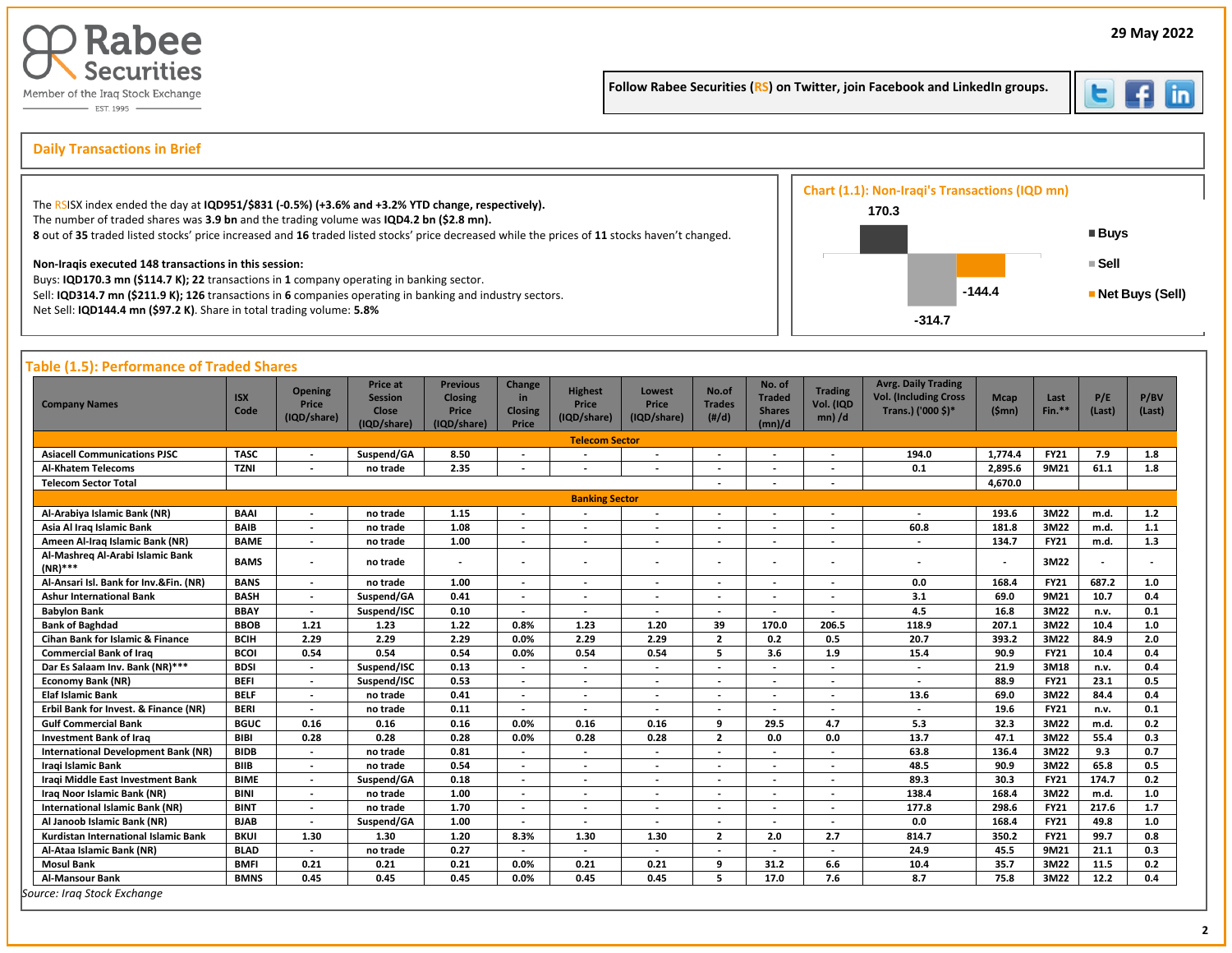

 $-$  EST. 1995  $-$ 

# **Table (1.6): Performance of Traded Shares**

| <b>Company Names</b>                              | <b>ISX</b>             | <b>Opening</b><br>Price  | <b>Price at</b><br><b>Session</b> | <b>Previous</b><br><b>Closing</b> | Change<br>in             | <b>Highest</b><br>Price            | <b>Lowest</b><br>Price   | No.of<br><b>Trades</b>   | No. of<br><b>Traded</b>  | <b>Trading</b><br>Vol. (IQD | <b>Avrg. Daily Trading</b><br><b>Vol. (Including Cross</b> | <b>Mcap</b> | Last<br>$Fin.**$ | P/E                      | P/BV   |
|---------------------------------------------------|------------------------|--------------------------|-----------------------------------|-----------------------------------|--------------------------|------------------------------------|--------------------------|--------------------------|--------------------------|-----------------------------|------------------------------------------------------------|-------------|------------------|--------------------------|--------|
|                                                   | Code                   | (IQD/share)              | <b>Close</b><br>(IQD/share)       | <b>Price</b><br>(IQD/share)       | <b>Closing</b><br>Price  | (IQD/share)                        | (IQD/share)              | $(\#/d)$                 | <b>Shares</b><br>(mn)/d  | $mn)$ /d                    | Trans.) ('000 \$)*                                         | (Smn)       |                  | (Last)                   | (Last) |
|                                                   |                        |                          |                                   |                                   |                          |                                    |                          |                          |                          |                             |                                                            |             |                  |                          |        |
| Al Mustashar Islamic Bank (NR)                    | <b>BMUI</b>            |                          | no trade                          | 1.00                              | $\overline{\phantom{a}}$ | <b>Banking Sector (Cont.)</b>      |                          |                          |                          | $\overline{\phantom{a}}$    | 97.5                                                       | 168.4       | 3M22             | n.v.                     | 1.0    |
| <b>National Islamic Bank</b>                      | <b>BNAI</b>            | $\overline{\phantom{a}}$ | no trade                          | 1.02                              | $\overline{\phantom{a}}$ |                                    | $\overline{a}$           |                          |                          | $\overline{\phantom{a}}$    | 118.1                                                      | 172.4       | 3M22             | 187.3                    | 0.9    |
| <b>National Bank of Iraq</b>                      | <b>BNOI</b>            | 1.20                     | 1.05                              | 1.13                              | $-7.1%$                  | 1.24                               | 1.05                     | 147                      | 216.6                    | 238.1                       | 90.2                                                       | 176.8       | 3M22             | 8.1                      | 0.8    |
| North Bank                                        | <b>BNOR</b>            | $\overline{\phantom{a}}$ | Suspend/ISC                       | 0.09                              | $\sim$                   | $\overline{\phantom{a}}$           | $\overline{\phantom{a}}$ | $\overline{\phantom{a}}$ | $\overline{\phantom{a}}$ | $\overline{\phantom{a}}$    | $\sim$                                                     | 18.2        | 3M22             | n.v.                     | 0.1    |
| Al-Qabedh Islamic Bank (NR)                       | <b>BQAB</b>            | $\overline{\phantom{a}}$ | no trade                          | 0.24                              | $\blacksquare$           | $\blacksquare$                     | $\overline{\phantom{a}}$ | $\overline{\phantom{a}}$ | $\sim$                   | $\overline{\phantom{a}}$    | 5.0                                                        | 40.4        | <b>FY21</b>      | 422.7                    | 0.2    |
| Al-Qurtas Islamic Bank (NR)                       | <b>BQUR</b>            | $\overline{\phantom{a}}$ | no trade                          | 1.00                              | $\overline{\phantom{a}}$ | $\overline{\phantom{a}}$           | $\overline{\phantom{a}}$ | $\overline{\phantom{a}}$ | $\overline{\phantom{a}}$ | $\overline{\phantom{a}}$    | $\sim$                                                     | 168.4       | 3M22             | 177.5                    | 1.0    |
| Al-Rajih Islamic Bank for Inv.&Fin. (NR)          | <b>BRAJ</b>            | $\overline{\phantom{a}}$ | Suspend/ISC                       | 1.00                              | $\overline{\phantom{a}}$ | $\overline{\phantom{a}}$           | $\overline{\phantom{a}}$ | $\overline{\phantom{a}}$ | $\overline{\phantom{a}}$ | $\overline{\phantom{a}}$    | $\overline{\phantom{a}}$                                   | 168.4       | 3M22             | 51.6                     | $1.1$  |
| Credit Bank of Iraq (NR)                          | <b>BROI</b>            | 0.37                     | 0.37                              | 0.39                              | $-5.1%$                  | 0.37                               | 0.37                     | $\overline{4}$           | 6.0                      | 2.2                         | 0.7                                                        | 62.3        | 3M22             | n.v.                     | 0.3    |
| <b>Region Trade Bank (NR)</b>                     | <b>BRTB</b>            | $\blacksquare$           | no trade                          | 1.00                              | $\blacksquare$           | $\overline{\phantom{a}}$           | $\overline{\phantom{a}}$ | $\overline{\phantom{a}}$ | $\blacksquare$           | $\blacksquare$              | 0.0                                                        | 168.4       | 3M22             | 17.5                     | 0.8    |
| <b>Sumer Commercial Bank</b>                      | <b>BSUC</b>            | 0.21                     | 0.19                              | 0.21                              | $-9.5%$                  | 0.21                               | 0.19                     | 52                       | 267.5                    | 52.7                        | 21.7                                                       | 32.0        | 3M22             | n.v.                     | 0.2    |
| Al Taif Islamic Bank                              | <b>BTIB</b>            | 0.77                     | 0.77                              | 0.77                              | 0.0%                     | 0.77                               | 0.77                     | $\overline{2}$           | 0.1                      | 0.0                         | 11.0                                                       | 131.2       | <b>FY21</b>      | 413.6                    | 0.9    |
| <b>Trans Irag Bank for Investment</b>             | <b>BTRI</b>            | 1.00                     | 1.00                              | 1.00                              | 0.0%                     | 1.00                               | 1.00                     | $\mathbf{1}$             | 3,000.0                  | 3,000.0                     | 49.3                                                       | 177.8       | 3M22             | n.v.                     | 1.0    |
| Trust International Islamic Bank (NR)             | <b>BTRU</b>            | $\overline{\phantom{a}}$ | no trade                          | 0.34                              | $\overline{\phantom{a}}$ | $\overline{\phantom{a}}$           | $\overline{a}$           | $\overline{\phantom{a}}$ | $\overline{\phantom{a}}$ | $\overline{\phantom{a}}$    | $\overline{\phantom{a}}$                                   | 57.2        | 3M22             | 57.6                     | 0.3    |
| <b>United Bank</b>                                | <b>BUND</b>            | 0.10                     | 0.10                              | 0.10                              | 0.0%                     | 0.10                               | 0.10                     | $\overline{2}$           | 15.4                     | 1.5                         | 4.0                                                        | 20.2        | <b>FY21</b>      | 15.0                     | 0.1    |
| Union Bank (NR)                                   | <b>BUOI</b>            | $\overline{\phantom{a}}$ | no trade                          | 0.27                              | $\overline{\phantom{a}}$ | $\overline{\phantom{a}}$           | $\overline{\phantom{a}}$ | $\overline{\phantom{a}}$ | $\overline{\phantom{a}}$ | $\overline{\phantom{a}}$    | 166.2                                                      | 45.8        | <b>FY21</b>      | 67.3                     | 0.3    |
| World Islamic Bank (NR)                           | <b>BWOR</b>            | $\overline{\phantom{a}}$ | Suspend/GA                        | 1.00                              | $\overline{\phantom{a}}$ | $\overline{\phantom{a}}$           | $\overline{\phantom{a}}$ | $\blacksquare$           | $\sim$                   | $\overline{\phantom{a}}$    | 0.0                                                        | 168.4       | 3M22             | 44.4                     | 0.9    |
| Zain Al-Iraq Islamic Bank (NR)                    | <b>BZII</b>            | $\overline{\phantom{a}}$ | Suspend/GA                        | 0.34                              | $\overline{\phantom{a}}$ | $\overline{\phantom{a}}$           | $\overline{\phantom{a}}$ |                          |                          |                             | 0.0                                                        | 57.2        | 3M22             | 21.7                     | 0.3    |
| <b>Banking Sector Total</b>                       |                        |                          |                                   |                                   |                          |                                    |                          | 281                      | 3,759.1                  | 3,525.1                     |                                                            | 4,967.6     |                  |                          |        |
|                                                   | <b>Industry Sector</b> |                          |                                   |                                   |                          |                                    |                          |                          |                          |                             |                                                            |             |                  |                          |        |
| <b>Baghdad for Packing Materials</b>              | <b>IBPM</b>            | $\overline{\phantom{a}}$ | no trade                          | 2.00                              | $\overline{\phantom{a}}$ | $\overline{\phantom{a}}$           | $\overline{\phantom{a}}$ | $\overline{\phantom{a}}$ | $\overline{\phantom{a}}$ | $\overline{\phantom{a}}$    | 0.0                                                        | 1.5         | 3M22             | n.v.                     | 2.0    |
| <b>Baghdad Soft Drinks</b>                        | <b>IBSD</b>            | 4.25                     | 4.30                              | 4.29                              | 0.2%                     | 4.32                               | 4.25                     | 45                       | 29.4                     | 126.3                       | 58.3                                                       | 591.7       | 3M22             | 17.9                     | 1.7    |
| <b>Electronic Industries</b>                      | <b>IELI</b>            | $\overline{\phantom{a}}$ | Suspend/ISC                       | 0.45                              | $\overline{\phantom{a}}$ | $\overline{\phantom{a}}$           | $\overline{\phantom{a}}$ | $\blacksquare$           | $\sim$                   | $\overline{\phantom{a}}$    | $\overline{\phantom{a}}$                                   | 5.5         | 6M17             | n.v.                     | 0.6    |
| <b>Fallujah for Construction Mat. (NR)</b>        | <b>IFCM</b>            | 3.41                     | 3.40                              | 3.40                              | 0.0%                     | 3.41                               | 3.39                     | 16                       | 3.7                      | 12.4                        | 12.4                                                       | 7.1         | 9M21             | 74.2                     | 3.6    |
| Nationality H. Furniture (NR)***                  | <b>IHFI</b>            | $\overline{\phantom{a}}$ | no trade                          | 1.45                              |                          | $\overline{a}$                     | $\overline{\phantom{a}}$ |                          | $\overline{\phantom{a}}$ |                             | 0.2                                                        | 1.6         | <b>FY21</b>      | 13.9                     | $1.1$  |
| Al-Hilal Industries                               | IIILI                  | 0.87                     | 0.86                              | 0.87                              | $-1.1%$                  | 0.87                               | 0.86                     | $\overline{4}$           | 2.3                      | 1.9                         | 17.4                                                       | 7.2         | 9M21             | n.v.                     | n.v.   |
| Iragi for Carton Manufacturies                    | <b>IICM</b>            | 0.97                     | 0.97                              | 0.96                              | 1.0%                     | 0.97                               | 0.97                     | 1                        | 0.3                      | 0.3                         | 4.9                                                        | 5.0         | 6M21             | n.v.                     | n.v.   |
| Iraqi Date Processing & Marketing                 | <b>IIDP</b>            | $\overline{\phantom{a}}$ | no trade                          | 1.09                              | $\overline{\phantom{a}}$ | $\blacksquare$                     | $\blacksquare$           | ÷,                       | $\overline{\phantom{a}}$ | $\overline{\phantom{a}}$    | 3.8                                                        | 12.7        | 9M21             | n.v.                     | 0.9    |
| Iraqi Engineering Works                           | <b>IIEW</b>            | $\overline{\phantom{a}}$ | no trade                          | 4.65                              | $\overline{\phantom{a}}$ | $\overline{\phantom{a}}$           | $\overline{\phantom{a}}$ | $\overline{\phantom{a}}$ | $\overline{\phantom{a}}$ | $\overline{\phantom{a}}$    | 0.9                                                        | 4.7         | 3M22             | n.v.                     | 7.1    |
| <b>Iraqi For Tufted Carpets</b>                   | <b>IITC</b>            | 16.60                    | 16.60                             | 16.63                             | $-0.2%$                  | 16.60                              | 16.60                    | $\mathbf{1}$             | 0.0                      | 0.3                         | 1.9                                                        | 5.6         | 3M22             | n.v.                     | 3.0    |
| Al-Khazer for Construction M.                     | <b>IKHC</b>            | $\overline{\phantom{a}}$ | no trade                          | 2.30                              | $\overline{\phantom{a}}$ | $\overline{\phantom{a}}$           | $\overline{\phantom{a}}$ |                          | $\sim$                   | $\overline{\phantom{a}}$    | $1.2$                                                      | 1.7         | <b>FY20</b>      | 25.0                     |        |
| AL-Kindi of Veterinary Vac.                       | <b>IKLV</b>            | $\blacksquare$           | no trade                          | 1.55                              | $\overline{\phantom{a}}$ | $\blacksquare$                     |                          |                          |                          | $\overline{\phantom{a}}$    | 13.1                                                       | $6.2$       | 3M22             | n.v.                     | 1.3    |
| Al-Mansour Pharmaceutical Industries              | <b>IMAP</b>            | 2.42                     | 2.42                              | 2.46                              | $-1.6%$                  | 2.42                               | 2.42                     | 5                        | 3.0                      | 7.3                         | 22.8                                                       | 26.1        | 3M22             | n.v.                     | 3.8    |
| <b>Modern Chemical Industries (NR)</b>            | <b>IMCI</b>            | $\blacksquare$           | no trade                          | 100.00                            | $\overline{a}$           | $\blacksquare$                     | $\overline{\phantom{a}}$ | $\overline{\phantom{a}}$ | $\overline{\phantom{a}}$ | $\overline{\phantom{a}}$    | 5.9                                                        | 12.1        | 3M22             | $\sim$                   | 3.8    |
| <b>Modern Construction Mat. (NR)</b>              | <b>IMCM</b>            | $\sim$                   | Suspend/ISC                       | 0.47                              | $\sim$                   | $\overline{\phantom{a}}$           | $\overline{\phantom{a}}$ | $\overline{\phantom{a}}$ | $\mathcal{L}$            | $\overline{\phantom{a}}$    | $\sim$                                                     | 1.7         | <b>FY13</b>      | 10.4                     | 0.5    |
| National Comp. for Met. Ind. M.&B.                | <b>IMIB</b>            | 2.28                     | 2.16                              | 2.25                              | $-4.0%$                  | 2.30                               | 2.16                     | 11                       | 1.6                      | 3.6                         | $1.1$                                                      | 10.9        | 9M21             | 173.8                    | n.v.   |
| Modern Sewing***                                  | <b>IMOS</b>            | $\overline{\phantom{a}}$ | no trade                          | 6.25                              | $\sim$                   | $\overline{a}$                     | $\overline{a}$           | $\overline{a}$           | $\overline{\phantom{a}}$ |                             | 10.2                                                       | 8.4         | 3M22             | 20.5                     | 3.6    |
| <b>National Chemical &amp; Plastic Industries</b> | <b>INCP</b>            | 2.34                     | 2.34                              | 2.37                              | $-1.3%$                  | 2.34                               | 2.34                     | 5                        | 1.4                      | 3.3                         | 11.5                                                       | 23.9        | 9M21             | 31.5                     | 3.1    |
| Ready Made Clothes***                             | <b>IRMC</b>            | 11.45                    | 11.45                             | 12.65                             | $-9.5%$                  | 11.45                              | 11.45                    | $\mathbf{1}$             | 0.1                      | 1.1                         | $1.2$                                                      | 24.6        | 3M22             | 247.9                    | 14.8   |
| The Light and Mining Industries (NR)              | <b>ITLI</b>            | $\overline{\phantom{a}}$ | Suspend/ISC                       | 0.31                              | $\overline{\phantom{a}}$ | $\overline{\phantom{a}}$           | $\overline{a}$           | $\overline{\phantom{a}}$ | $\overline{\phantom{a}}$ | $\overline{\phantom{a}}$    | $\overline{\phantom{a}}$                                   | 3.5         | <b>FY17</b>      | n.v.                     | n.v.   |
| <b>Industry Sector Total</b>                      |                        |                          |                                   |                                   |                          |                                    |                          | 89                       | 41.7                     | 156.6                       |                                                            | 761.6       |                  |                          |        |
|                                                   |                        |                          |                                   |                                   |                          | <b>Hotels &amp; Tourism Sector</b> |                          |                          |                          |                             |                                                            |             |                  |                          |        |
| Ashour Hotel (NR)                                 | <b>HASH</b>            | $\blacksquare$           | no trade                          | 9.50                              | $\sim$                   | $\overline{a}$                     | $\overline{a}$           | $\sim$                   | $\sim$                   | $\overline{a}$              | $1.2$                                                      | 2.4         | 3M22             | $\overline{\phantom{a}}$ | 26.8   |
| <b>Baghdad Hotel</b>                              | <b>HBAG</b>            | $\overline{\phantom{a}}$ | no trade                          | 8.00                              | $\overline{\phantom{a}}$ | $\overline{\phantom{a}}$           | $\overline{\phantom{a}}$ | $\overline{\phantom{a}}$ | $\overline{\phantom{a}}$ | $\overline{\phantom{a}}$    | 3.4                                                        | 20.7        | 3M22             | 13.7                     | 3.5    |
| <b>Babylon Hotel</b>                              | <b>HBAY</b>            | $\overline{\phantom{a}}$ | no trade                          | 85.00                             | $\overline{\phantom{a}}$ | $\overline{\phantom{a}}$           | $\overline{\phantom{a}}$ | $\overline{\phantom{a}}$ | $\overline{\phantom{a}}$ | $\overline{\phantom{a}}$    | 16.7                                                       | 114.5       | <b>FY21</b>      | 35.9                     | 12.6   |
| <b>Ishtar Hotels</b>                              | <b>HISH</b>            | 9.10                     | 9.00                              | 9.10                              | $-1.1%$                  | 9.10                               | 9.00                     | 6                        | 0.5                      | 4.1                         | 2.0                                                        | 42.4        | 6M21             | n.v.                     | 6.3    |
| Karbala Hotels***                                 | <b>HKAR</b>            |                          | no trade                          | 0.95                              |                          | $\blacksquare$                     | $\overline{\phantom{a}}$ |                          |                          | $\overline{\phantom{a}}$    | 0.4                                                        | 4.8         | 3M22             |                          | 0.9    |

 *Source: Iraq Stock Exchange*

 $\overline{a}$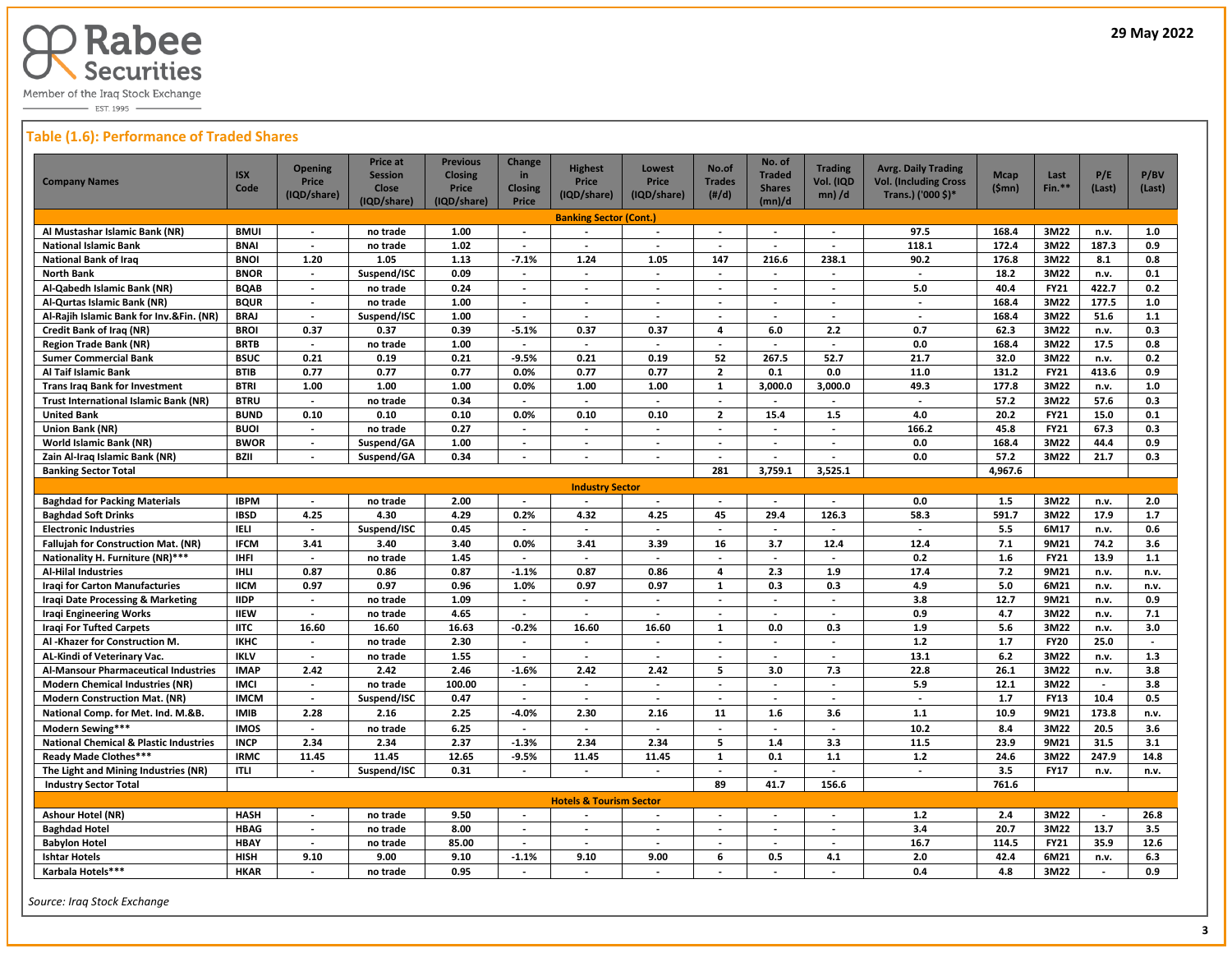

 $\overline{\phantom{0}}$  EST. 1995

# **Table (1.7): Performance of Traded Shares**

| <b>Company Names</b>                       | <b>ISX</b><br>Code | <b>Opening</b><br>Price<br>(IQD/share) | Price at<br><b>Session</b><br>Close<br>(IQD/share) | <b>Previous</b><br><b>Closing</b><br>Price<br>(IQD/share) | Change<br>in.<br><b>Closing</b><br>Price | <b>Highest</b><br><b>Price</b><br>(IQD/share) | Lowest<br><b>Price</b><br>(IQD/share) | No.of<br><b>Trades</b><br>(H/d) | No. of<br><b>Traded</b><br><b>Shares</b><br>(mn)/d | <b>Trading</b><br>Vol. (IQD<br>$mn)$ /d | <b>Avrg. Daily Trading</b><br><b>Vol. (Including Cross</b><br>Trans.) ('000 \$)* | <b>Mcap</b><br>(Smn)     | Last<br>$Fin.**$ | P/E<br>(Last)            | P/BV<br>(Last)           |
|--------------------------------------------|--------------------|----------------------------------------|----------------------------------------------------|-----------------------------------------------------------|------------------------------------------|-----------------------------------------------|---------------------------------------|---------------------------------|----------------------------------------------------|-----------------------------------------|----------------------------------------------------------------------------------|--------------------------|------------------|--------------------------|--------------------------|
|                                            |                    |                                        |                                                    |                                                           |                                          | <b>Hotels &amp; Tourism Sector (Cont.)</b>    |                                       |                                 |                                                    |                                         |                                                                                  |                          |                  |                          |                          |
| <b>Mansour Hotel</b>                       | <b>HMAN</b>        | 13.70                                  | 13.70                                              | 14.30                                                     | $-4.2%$                                  | 13.70                                         | 13.70                                 | $\mathbf{1}$                    | 0.1                                                | 1.4                                     | 2.0                                                                              | 27.0                     | 6M21             | n.v.                     | 13.0                     |
| National Company for Tourism Inv.          | <b>HNTI</b>        | 8.00                                   | 8.30                                               | 8.80                                                      | $-5.7%$                                  | 8.30                                          | 8.00                                  | 5                               | 17.1                                               | 138.9                                   | 3.3                                                                              | 35.0                     | 3M22             | $\blacksquare$           | 3.1                      |
| <b>Palestine Hotel</b>                     | <b>HPAL</b>        | $\overline{\phantom{a}}$               | Suspend/GA                                         | 8.25                                                      | $\overline{\phantom{a}}$                 | $\overline{\phantom{a}}$                      | $\overline{\phantom{a}}$              | $\overline{\phantom{a}}$        | $\overline{\phantom{a}}$                           | $\overline{\phantom{a}}$                | 0.9                                                                              | 24.8                     | 3M21             | n.v.                     | 4.2                      |
| Al-Sadeer Hotel***                         | <b>HSAD</b>        | 13.00                                  | 13.00                                              | 13.50                                                     | $-3.7%$                                  | 13.00                                         | 13.00                                 | 38                              | 1.3                                                | 17.4                                    | 18.5                                                                             | 11.9                     | 3M22             |                          | 15.9                     |
| <b>Mosul Dam Tourist Village (NR)</b>      | <b>HTVM</b>        |                                        | no trade                                           | 6.27                                                      |                                          |                                               |                                       |                                 | $\overline{\phantom{a}}$                           |                                         | 0.4                                                                              | 1.0                      | 3M22             | n.v.                     |                          |
| <b>Hotel&amp;Tourism Sector Total</b>      |                    |                                        |                                                    |                                                           |                                          |                                               |                                       | 50                              | 19.0                                               | 161.7                                   |                                                                                  | 284.5                    |                  |                          |                          |
| <b>Services Sector</b>                     |                    |                                        |                                                    |                                                           |                                          |                                               |                                       |                                 |                                                    |                                         |                                                                                  |                          |                  |                          |                          |
| Al-Ameen Estate Inv.                       | <b>SAEI</b>        | $\overline{\phantom{a}}$               | no trade                                           | 1.50                                                      | $\overline{\phantom{a}}$                 |                                               | $\overline{\phantom{a}}$              | $\overline{\phantom{a}}$        | $\overline{\phantom{a}}$                           | $\overline{\phantom{a}}$                | 0.1                                                                              | 7.0                      | 3M22             | 51.3                     | 1.4                      |
| <b>AL-Badia for General Trans</b>          | <b>SBAG</b>        | $\overline{\phantom{a}}$               | Suspend/ISC                                        | 0.59                                                      |                                          |                                               |                                       |                                 |                                                    |                                         | $\overline{a}$                                                                   | 0.9                      | <b>FY17</b>      | n.v.                     | $1.2$                    |
| <b>Baghdad Passengers Transport</b>        | <b>SBPT</b>        | 30.45                                  | 29.00                                              | 28.95                                                     | 0.2%                                     | 30.45                                         | 29.00                                 | 6                               | 0.1                                                | 4.3                                     | 3.9                                                                              | 19.5                     | 3M22             |                          | 5.2                      |
| Ibdaa Al-Sharq Al-Awsat G. Cont. (NR)      | <b>SIBD</b>        | $\overline{\phantom{a}}$               | no trade                                           | 0.00                                                      |                                          |                                               | $\overline{a}$                        |                                 | $\overline{\phantom{a}}$                           | $\overline{\phantom{a}}$                | $\overline{\phantom{a}}$                                                         | $\overline{\phantom{a}}$ | 3M22             | $\overline{\phantom{a}}$ | $\overline{\phantom{a}}$ |
| Iraqi for General Transp. (NR)             | <b>SIGT</b>        | $\overline{\phantom{a}}$               | Suspend/ISC                                        | 1.14                                                      | $\overline{\phantom{a}}$                 | $\overline{\phantom{a}}$                      | $\overline{\phantom{a}}$              | $\overline{\phantom{a}}$        | $\overline{\phantom{a}}$                           | $\overline{\phantom{a}}$                | 0.7                                                                              | 3.0                      | 3M21             | n.v.                     | 1.4                      |
| <b>Iragi Land Transport</b>                | <b>SILT</b>        | $\overline{\phantom{a}}$               | Suspend/ISC                                        | 1.55                                                      |                                          |                                               | $\overline{\phantom{a}}$              | $\overline{\phantom{a}}$        |                                                    |                                         | $\blacksquare$                                                                   | 14.6                     | 3M20             | n.v.                     | 2.8                      |
| Kharkh Tour Amuzement City***              | <b>SKTA</b>        | 2.69                                   | 2.71                                               | 2.70                                                      | 0.4%                                     | 2.72                                          | 2.69                                  | 140                             | 44.1                                               | 119.1                                   | 10.6                                                                             | 2.7                      | 3M22             | 3.9                      | 2.5                      |
| Al-Mosul for Funfairs***                   | <b>SMOF</b>        | 11.40                                  | 11.50                                              | 11.40                                                     | 0.9%                                     | 11.50                                         | 11.40                                 | $\overline{\mathbf{3}}$         | 0.4                                                | 4.0                                     | 4.3                                                                              | 11.6                     | 3M22             | 159.0                    | 8.3                      |
| Mamoura Real-estate Inv.                   | <b>SMRI</b>        | 3.15                                   | 3.05                                               | 3.10                                                      | $-1.6%$                                  | 3.16                                          | 3.03                                  | 26                              | 8.2                                                | 25.3                                    | 14.6                                                                             | 46.8                     | 3M22             | 48.2                     | 2.8                      |
| <b>AL-Nukhba for Construction</b>          | <b>SNUC</b>        | $\overline{\phantom{a}}$               | no trade                                           | 0.40                                                      |                                          |                                               | $\overline{a}$                        |                                 | $\overline{a}$                                     | $\overline{a}$                          | $1.2$                                                                            | 0.6                      | 9M21             | 389.6                    | 0.3                      |
| <b>Services Sector Total</b>               |                    |                                        |                                                    |                                                           |                                          |                                               |                                       | 175                             | 52.8                                               | 152.7                                   |                                                                                  | 106.7                    |                  |                          |                          |
|                                            |                    |                                        |                                                    |                                                           |                                          | <b>Agriculture Sector</b>                     |                                       |                                 |                                                    |                                         |                                                                                  |                          |                  |                          |                          |
| Al-Ahlyia for Agricultural Prod.           | AAHP               | 0.94                                   | 0.94                                               | 0.94                                                      | 0.0%                                     | 0.94                                          | 0.94                                  | $\mathbf{1}$                    | 0.0                                                | 0.0                                     | 0.0                                                                              | 0.4                      | 9M21             | n.v.                     | 1.7                      |
| Iraqi Agricultural Products Mark. Meat     | <b>AIPM</b>        | $\overline{\phantom{a}}$               | no trade                                           | 4.80                                                      |                                          |                                               | $\overline{\phantom{a}}$              |                                 | $\overline{\phantom{a}}$                           |                                         | 1.2                                                                              | 16.2                     | 3M22             | 45.3                     | 2.4                      |
| <b>Iragi Agricultural Products</b>         | <b>AIRP</b>        | $\overline{\phantom{a}}$               | no trade                                           | 21.00                                                     |                                          |                                               |                                       | $\overline{\phantom{a}}$        | $\overline{\phantom{a}}$                           |                                         | $\overline{2.7}$                                                                 | 5.1                      | 3M22             | 12.6                     | 2.7                      |
| Iraqi for Seed Production***               | <b>AISP</b>        | 11.30                                  | 11.20                                              | 11.30                                                     | $-0.9%$                                  | 11.30                                         | 11.20                                 | 103                             | 14.7                                               | 164.8                                   | 120.0                                                                            | 150.8                    | 9M21             | n.v.                     | 2.9                      |
| <b>Modern Animal &amp; Agr. Production</b> | <b>AMAP</b>        |                                        | Suspend/ISC                                        | 0.21                                                      |                                          |                                               |                                       |                                 |                                                    |                                         | $\overline{\phantom{a}}$                                                         | 0.6                      | 6M20             | 9.8                      | 0.2                      |
| Middle East Prod. & Marketing-Fish         | <b>AMEF</b>        |                                        | Suspend/GA                                         | 8.25                                                      |                                          |                                               |                                       |                                 |                                                    |                                         | 0.1                                                                              | 1.7                      | 6M21             | n.v.                     | 3.4                      |
| AL - Rebas for Poultry & Feed              | <b>AREB</b>        | $\overline{\phantom{a}}$               | no trade                                           |                                                           | $\overline{\phantom{0}}$                 |                                               | $\overline{\phantom{a}}$              |                                 | $\overline{\phantom{a}}$                           |                                         | $\overline{\phantom{a}}$                                                         | $\overline{\phantom{a}}$ | 9M21             |                          |                          |
| <b>Agriculture Sector Total</b>            |                    |                                        |                                                    |                                                           |                                          |                                               |                                       | 104                             | 14.7                                               | 164.8                                   |                                                                                  | 174.7                    |                  |                          |                          |
|                                            |                    |                                        |                                                    |                                                           |                                          | <b>Insurance Sector</b>                       |                                       |                                 |                                                    |                                         |                                                                                  |                          |                  |                          |                          |
| <b>AHliya For Insurance (NR)</b>           | <b>NAHF</b>        | $\overline{\phantom{a}}$               | no trade                                           | 0.50                                                      | $\overline{\phantom{a}}$                 |                                               | $\overline{\phantom{a}}$              | $\overline{\phantom{a}}$        | $\overline{\phantom{a}}$                           |                                         | 0.0                                                                              | 2.4                      | 3M22             | 6.5                      | 0.5                      |
| Al-Ameen for Insurance***                  | <b>NAME</b>        | 0.65                                   | 0.60                                               | 0.63                                                      | $-4.8%$                                  | 0.65                                          | 0.60                                  | $\overline{2}$                  | 0.1                                                | 0.1                                     | 0.1                                                                              | 1.9                      | 3M22             | 7.3                      | 0.6                      |
| Dar Al-Salam for Insurance (NR)            | <b>NDSA</b>        | $\overline{\phantom{a}}$               | no trade                                           | 0.39                                                      |                                          |                                               | $\overline{a}$                        | $\overline{\phantom{a}}$        | $\overline{\phantom{a}}$                           |                                         | 0.2                                                                              | 1.8                      | 9M21             | 39.5                     | 0.4                      |
| Gulf Insurance&Reinsurance***              | <b>NGIR</b>        | 0.30                                   | 0.30                                               | 0.28                                                      | 7.1%                                     | 0.30                                          | 0.30                                  | 1                               | 0.0                                                | 0.0                                     | 0.1                                                                              | 1.4                      | 9M21             | 24.1                     | 0.3                      |
| Al-Hamraa for Insurance (NR)***            | <b>NHAM</b>        |                                        | no trade                                           | 0.70                                                      |                                          |                                               |                                       |                                 |                                                    |                                         | 0.2                                                                              | 11.8                     | 9M21             | n.v.                     | 1.6                      |
| <b>Insurance Sector Total</b>              |                    |                                        |                                                    |                                                           |                                          |                                               |                                       | 3                               | 0.1                                                | 0.1                                     |                                                                                  | 19.3                     |                  |                          |                          |

 *Source: Iraq Stock Exchange*

 $\overline{a}$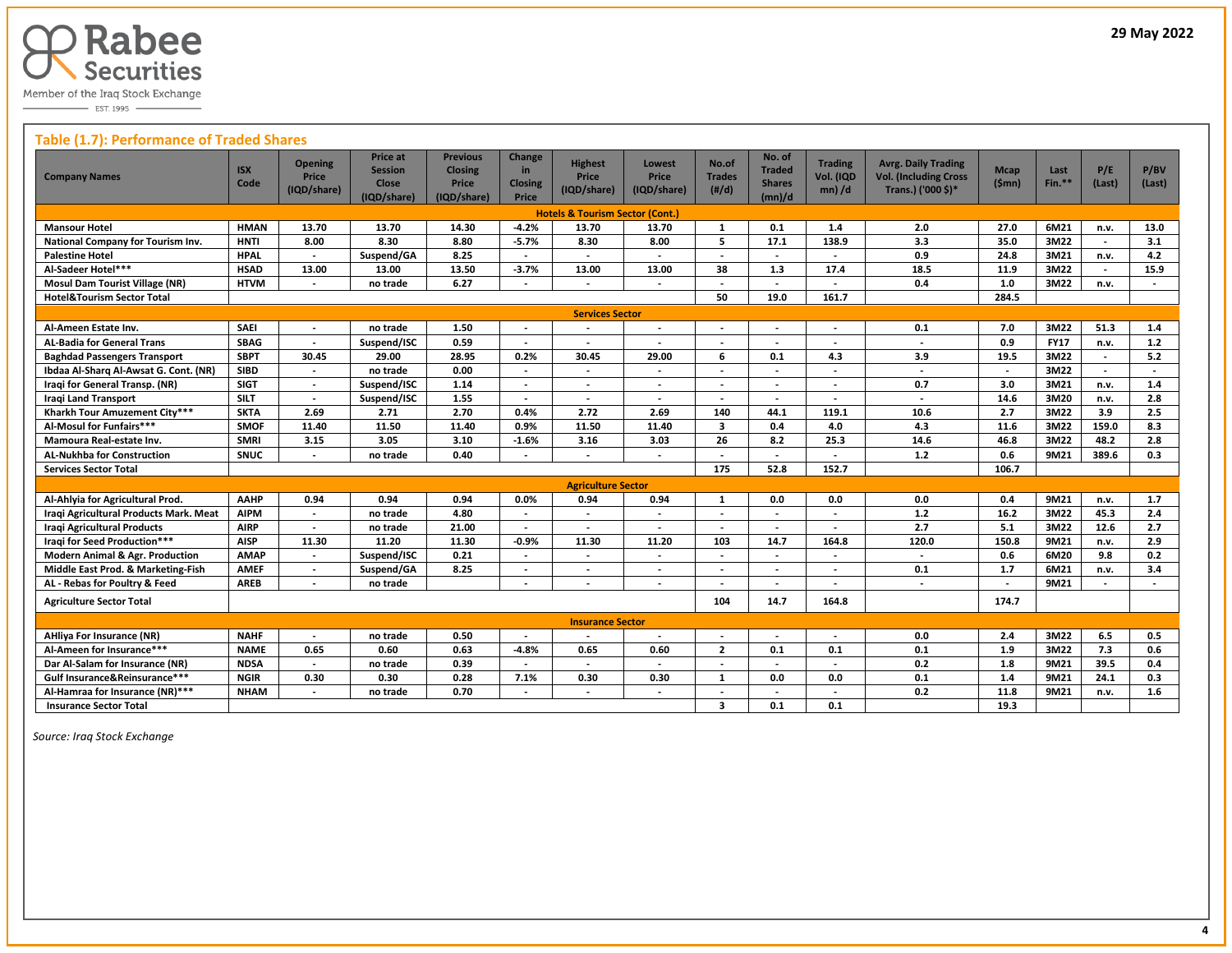

## **Table (1.8): Performance of Traded Shares**

| <b>Company Names</b>                | <b>ISX</b><br>Code | <b>Opening</b><br>Price<br>(IQD/share) | <b>Price at</b><br><b>Session</b><br><b>Close</b><br>(IQD/share) | <b>Previous</b><br><b>Closing</b><br><b>Price</b><br>(IQD/share) | Change<br>in<br><b>Closing</b><br><b>Price</b> | <b>Highest</b><br>Price<br>(IQD/share) | Lowest<br><b>Price</b><br>(IQD/share) | No.of<br><b>Trades</b><br>(H/d) | No. of<br><b>Traded</b><br><b>Shares</b><br>(mn)/d | <b>Trading</b><br>Vol. (IQD<br>$mn)$ /d | <b>Avrg. Daily Trading</b><br><b>Vol. (Including Cross</b><br>Trans.) ('000 \$)* | <b>Mcap</b><br>(\$mn) | Last<br>Fin.* | P/E<br>(Last) | P/BV<br>(Last) |
|-------------------------------------|--------------------|----------------------------------------|------------------------------------------------------------------|------------------------------------------------------------------|------------------------------------------------|----------------------------------------|---------------------------------------|---------------------------------|----------------------------------------------------|-----------------------------------------|----------------------------------------------------------------------------------|-----------------------|---------------|---------------|----------------|
| <b>Investment Sector</b>            |                    |                                        |                                                                  |                                                                  |                                                |                                        |                                       |                                 |                                                    |                                         |                                                                                  |                       |               |               |                |
| Al-Ameen Financial Inv. (NR)        | <b>VAMF</b>        |                                        | Suspend/GA                                                       | 0.55                                                             | $\overline{\phantom{0}}$                       | $\overline{\phantom{a}}$               |                                       |                                 | $\overline{\phantom{0}}$                           | $\overline{\phantom{0}}$                | 0.0                                                                              | 0.6                   | 3M22          | 106.8         | 0.5            |
| AL-Batek Investment (NR)            | <b>VBAT</b>        | $\,$                                   | Suspend/ISC                                                      | 0.45                                                             | $\sim$                                         | $\overline{\phantom{a}}$               | $\overline{\phantom{a}}$              | $\overline{\phantom{a}}$        | $\overline{\phantom{a}}$                           | $\overline{\phantom{0}}$                | $\overline{\phantom{0}}$                                                         | 0.3                   | <b>FY19</b>   | 558.5         | 0.4            |
| Al-Khair for Financial Inv. (NR)    | <b>VKHF</b>        | $\overline{\phantom{a}}$               | Suspend/ISC                                                      | 0.10                                                             | $\overline{\phantom{0}}$                       | $\overline{\phantom{a}}$               |                                       |                                 | $\overline{\phantom{0}}$                           | $\overline{\phantom{0}}$                | 0.0                                                                              | 0.5                   | <b>FY19</b>   | n.v.          | 0.3            |
| Bain Al-Nahrain Financial Inv. (NR) | <b>VMES</b>        | $\,$                                   | no trade                                                         | 0.90                                                             | $\overline{\phantom{0}}$                       | $\overline{\phantom{a}}$               |                                       |                                 | $\overline{\phantom{0}}$                           | $\overline{\phantom{0}}$                |                                                                                  | 0.6                   | 3M22          | n.v.          | 1.9            |
| AL-Wiaam for Financial Inv. (NR)    | <b>VWIF</b>        | $\overline{\phantom{0}}$               | no trade                                                         | 0.25                                                             | $\overline{\phantom{0}}$                       |                                        |                                       |                                 | $\blacksquare$                                     | $\overline{\phantom{0}}$                | 0.0                                                                              | 0.3                   | 3M22          | 11.5          | 0.3            |
| Al-Zawraa for Financial Inv. (NR)   | <b>VZAF</b>        | $\,$                                   | no trade                                                         | 0.20                                                             | $\overline{\phantom{0}}$                       | $\overline{\phantom{a}}$               |                                       |                                 | $\overline{\phantom{0}}$                           | $\overline{\phantom{0}}$                | 0.0                                                                              | 0.2                   | 3M22          | n.v.          | 0.2            |
| <b>Investment Sector Total</b>      |                    |                                        |                                                                  |                                                                  |                                                |                                        |                                       | $\overline{\phantom{a}}$        | $\overline{\phantom{0}}$                           | $\overline{\phantom{0}}$                |                                                                                  | 2.4                   |               |               |                |
| <b>Grand Total</b>                  |                    |                                        |                                                                  |                                                                  |                                                |                                        |                                       |                                 | 3,887.5                                            | 4,160.9                                 |                                                                                  | 10,986.9              |               |               |                |

#### *Source: Iraq Stock Exchange*

\*Average data was calculated according to the recent twelve months, by dividing the total trading volume in the last twelve months by the total number of trading days (excluding the No. of days shares were suspended due to *\*\* Last Financials: The date of the most recent financial statements.* 

P/E (Last): While calculating P/E (Last), we divided "Current Mcap" to "trailing net profit" when the recently announced financial statements are for the interim period. For the companies which trailing profit cannot be ca *we divided "Current MCap" to "annualized YTD profit," while calculating P/E (Last). We adjusted unaudited profit before tax values by deducting 15% income tax, while calculating annualized YTD profit.*

 *P/BV (Last): Calculated by dividing "Current Mcap" to "BV in its Last Financials".*

Iraqi banks started to publish IFRS annual reports starting 2016; however, interim period results are available according to Iraqi accounting rules. As a result, we will continue to depend only on the financial results pre *rules to be able to work with consistent data till the financial statements for both quarterly and annual data will be available according to IFRS standards.* 

\*\*\*When the original shares resume trading, we start using the number of shares that the company will reach after the capital increase with the assumption that the capital increase was reflected to the price of the shares. *Mcap.*

*Note: "Suspend/ISC" companies are not trading due to ISC Instructions.*

 *"Suspend/GA" companies are not trading due to General Assembly Meetings.*

"(NR)": These are the companies which are trading in the Non-Regular market (in compliance with Iraq Securities Commission law numbered 132/9 on 20/12/2012). These companies were moved to the secondary market (non-regular) decrease in their trading volume and the number of days that these companies are being traded for. Please note, according to the Regulations of the Secondary Market, in each trading session, the average share price will be maximum increase and decrease of +/- 20% will be based on the average price in the previous session. The price should be valid during three effective trading sessions after the listing, and it will be free in the first tra "We use the FX rate given by the bank that Rabee Securities makes its banking transactions while calculating the dollar values in our research reports instead of CBI market FX rate to be more conservative."